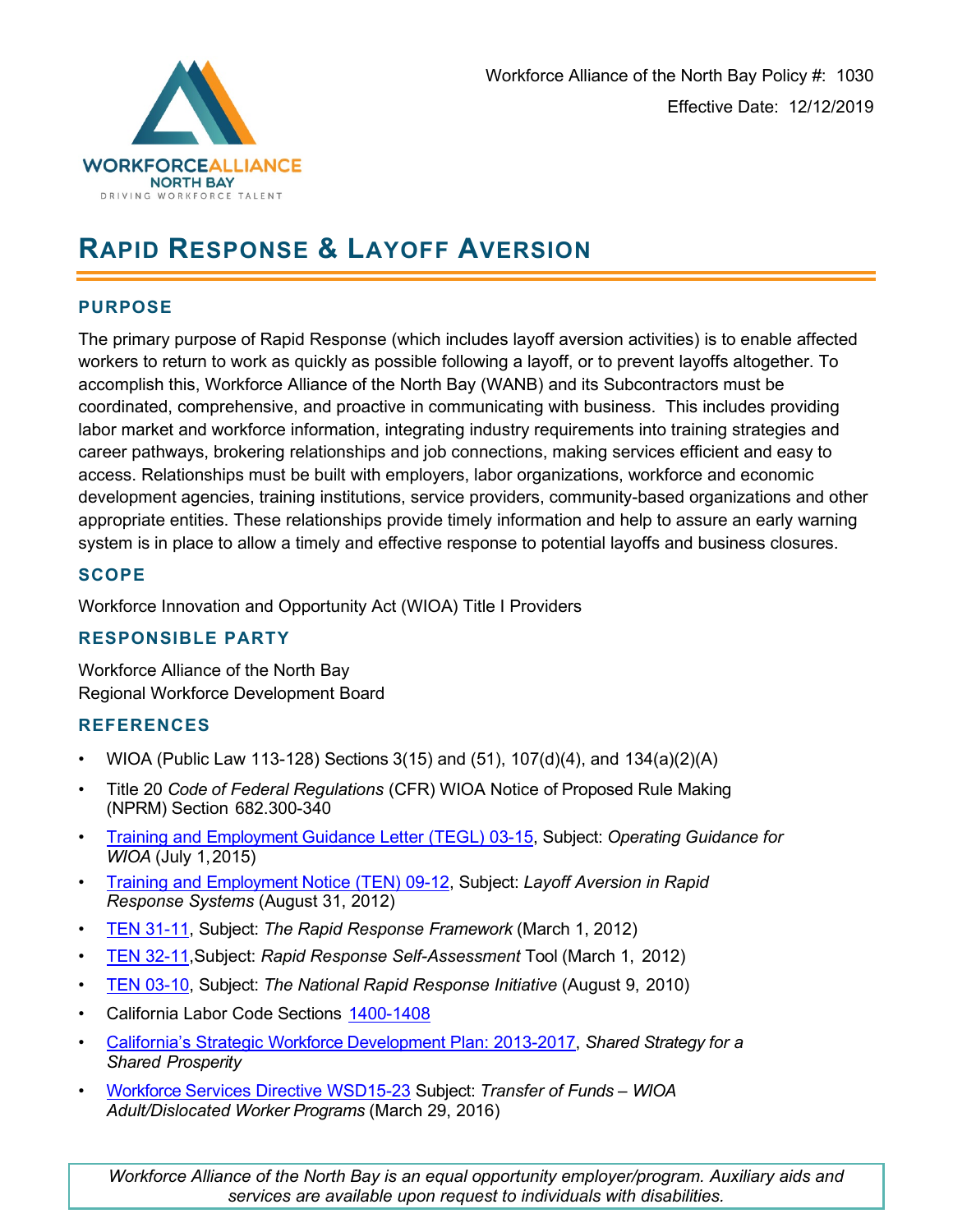- [WSD15-19](http://www.edd.ca.gov/Jobs_and_Training/pubs/wsd15-19.pdf) Subject*: Revised Amendment to PY 2015-16 RR Allocations and Guidance on Use of these Funds for WIOA Transition Activities* (March 14, 2016)
- [WSD13-1](http://www.edd.ca.gov/Jobs_and_Training/pubs/wsd13-1.pdf) Subject: *Authorization to Work Verification Requirements* (July 2, 2013)
- [WSD12-3](http://www.edd.ca.gov/Jobs_and_Training/pubs/wsd12-3.pdf) Subject: *Quarterly and Monthly Financial Reporting Requirements* (July 18, 2012)
- [Workforce Investment Act Directive WIAD05-18](http://www.edd.ca.gov/Jobs_and_Training/pubs/wiad05-18.pdf) Subject: *Dislocated Worker 25 Percent Funding Policy* (June 14,2006)
- [WIAD04-22](http://www.edd.ca.gov/Jobs_and_Training/pubs/wiad04-22.pdf) Subject: *State Required Surveys of Dislocated Workers* (June 15, 2005)
- [WIAD02-9](http://www.edd.ca.gov/Jobs_and_Training/pubs/wiad02-9.pdf) Subject: *Worker Displacement Prohibition* (November 22, 2002)
- [Workforce Services Information Notice WSIN15-21](http://www.edd.ca.gov/Jobs_and_Training/pubs/wsin15-21.pdf) Subject: *Implementation of the CalJOBS Customer Relations Management* Module (December 30, 2015)

# **DOCUMENTS**

- Categorization of Rapid Response Activities
- Dislocated Worker Survey
- Employer RR Questionnaire
- Rapid Response 121 Report Line Item Instructions & Form
- Rapid Response 122 Report Line Item Instructions & Form
- Rapid Response Check Off List

# **DEFINITIONS**

*Business Cycle –* A business cycle is identified as a sequence of four phases:

*Contraction* – A slowdown in the pace of economic activity

*Trough* – The lower turning point of a business cycle, where a contraction turns into an expansion

*Expansion* – A speedup in the pace of economic activity

*Peak* – The upper turning of a business cycle

*Customer Relationship Management Module (CRM) – The CRM is a CalJOBS*℠ *based tool, supported by the Employment Development Department (EDD), which allows Local Boards and their partners who have access to the CalJOBS system to record, track and report a variety of business engagement activities at the individual company level.*

*Economic Development* – The [International Economic Development Council d](http://www.iedconline.org/)efines economic development as a program, group of policies, or activity that seeks to improve the economic well-being and quality of life for a community, by creating and/or retaining jobs that facilitate growth and provide a stable tax base. For a good resource, see the [California Association of](http://caled.org/) [Local Economic Development](http://caled.org/)  and the [Governor's Office of Business and Economic](http://www.business.ca.gov/) [Development.](http://www.business.ca.gov/)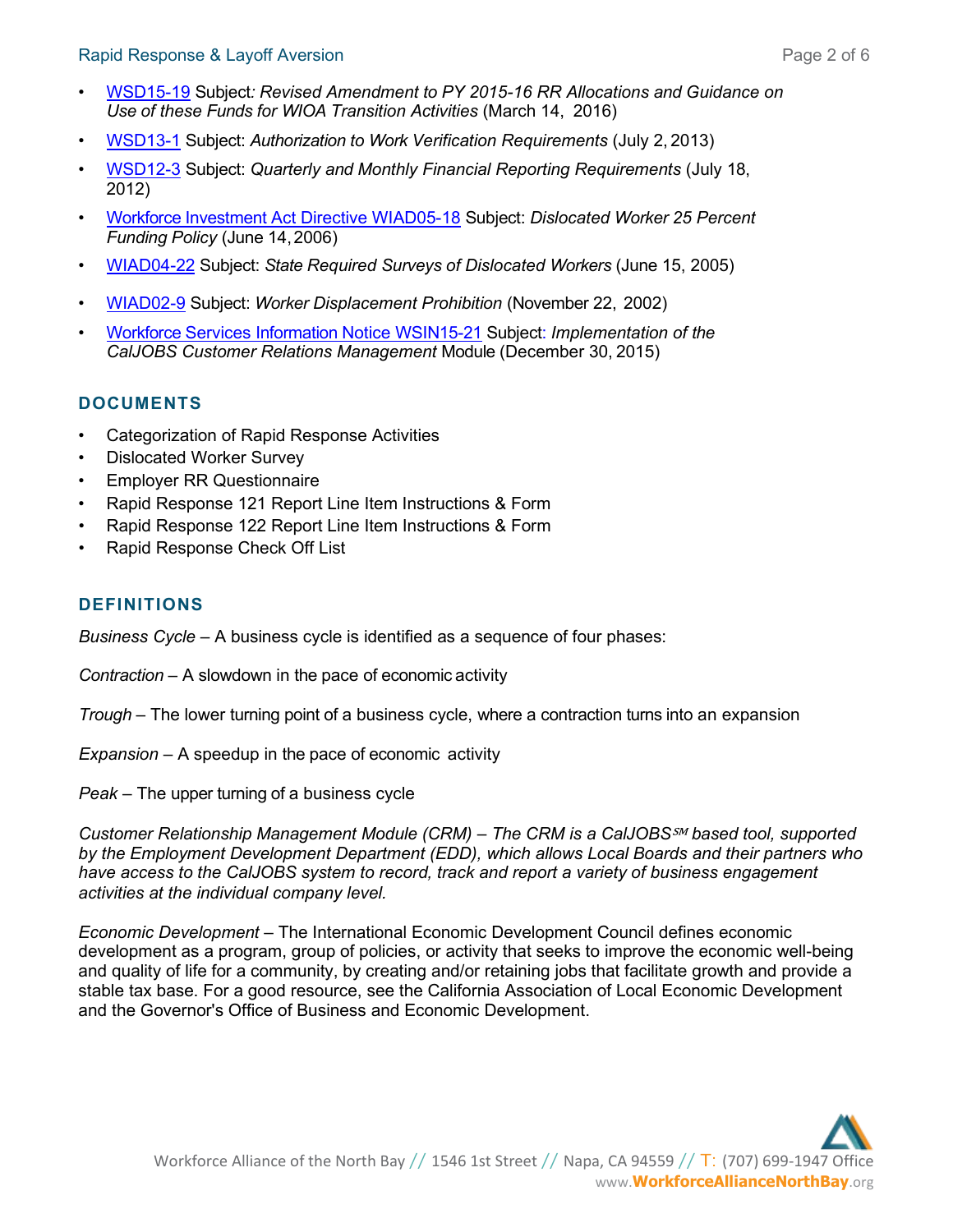#### Rapid Response & Layoff Aversion **Page 3 of 6** and 2 of 6

*Employer Contact (Rapid Response 121 Report) – A visit to an employer by staff for the purposes of* conducting Rapid Response activities. This visit may be in person, by telephone or through the use of other interactive technology. This is a cumulative report.

*Employer Contact (122 Report) –* This form is used only to report the development, implementation and completion of a business solution strategy(s) relating to and resulting in job retention at the current place of employment and the rapid re-employment (talent transfer) of affected workers. This is a cumulative report.

*[Employment Training Panel \(](http://www.etp.ca.gov/)ETP) –* The ETP provides incumbent worker training funding to employers to assist in upgrading the skills of their workers through training that leads to good paying, long-term jobs. The ETP is a funding agency, not a training agency. Businesses determine their own training needs and how to provide training. ETP staff is available to assist in applying for funds and other aspects of participation.

*Incumbent Worker –* An employee of a business applying for incumbent worker training funds to up-skill and/or retrain in accordance with the WIOA.

*Incumbent Worker Training –* Developed with an employer or employer association to upgrade skills of a particular workforce. The employer agrees to retain the trained worker(s) upon completion of the training. Frequently, such training is part of an economic development or layoff aversion strategy.

*Jobs Retained –* A layoff is averted when (1) a worker's job is retained with the current employer that is at risk of downsizing or closing, or (2) when a worker at risk of dislocation transitions to a different job with the same employer.

*Layoff Aversion* – The process of using a series of activities, studies, and networks to examine a business or sector's cycle, organizational conditions, markets, and broad community relationships etc., in an effort to determine workforce and economic solutions that can mitigate job loss or save jobs.

*[Manufacturing Extension Partnership](http://www.nist.gov/mep/) (MEP)* – The National Institute of Standards and Technology's Hollings MEP works with small and mid-sized U.S. manufacturers to help them create and retain jobs, increase profits, and save time and money. The MEP also works with partners at the state and federal levels on programs that put manufacturers in position to develop new customers, expand into new markets and create new products.

*Rapid Re-Employment (Talent Transfer)* – A laid off worker is hired by a different employer and experiences short term unemployment (45 calendar days or less). To qualify for this activity, a confirmed job offer must be on file from the hiring employer and issued within 45 days of the date the participant becomes unemployed.

*Rapid Response Packet –* Informational brochures and flyers shared at the RR event representing the various resources that will meet the needs of the dislocated workers. Examples of what could be included, based on the worker's needs; EDD brochures and information, Department of Labor Cobra information, brochures and flyers on AJCC services and resources, TANF, Medi-Cal and food resources, other AJCC Partner resources and the RR worker survey.

*[Small Business Development Centers of California \(SBDC\)](http://californiasbdc.org/) – The SBDCs provide training and no- cost* one-on-one counseling to help small businesses and entrepreneurs overcome obstacles to growth. Topics range from: start-up assistance, planning for growth and expansion, technology and innovation and access to capital.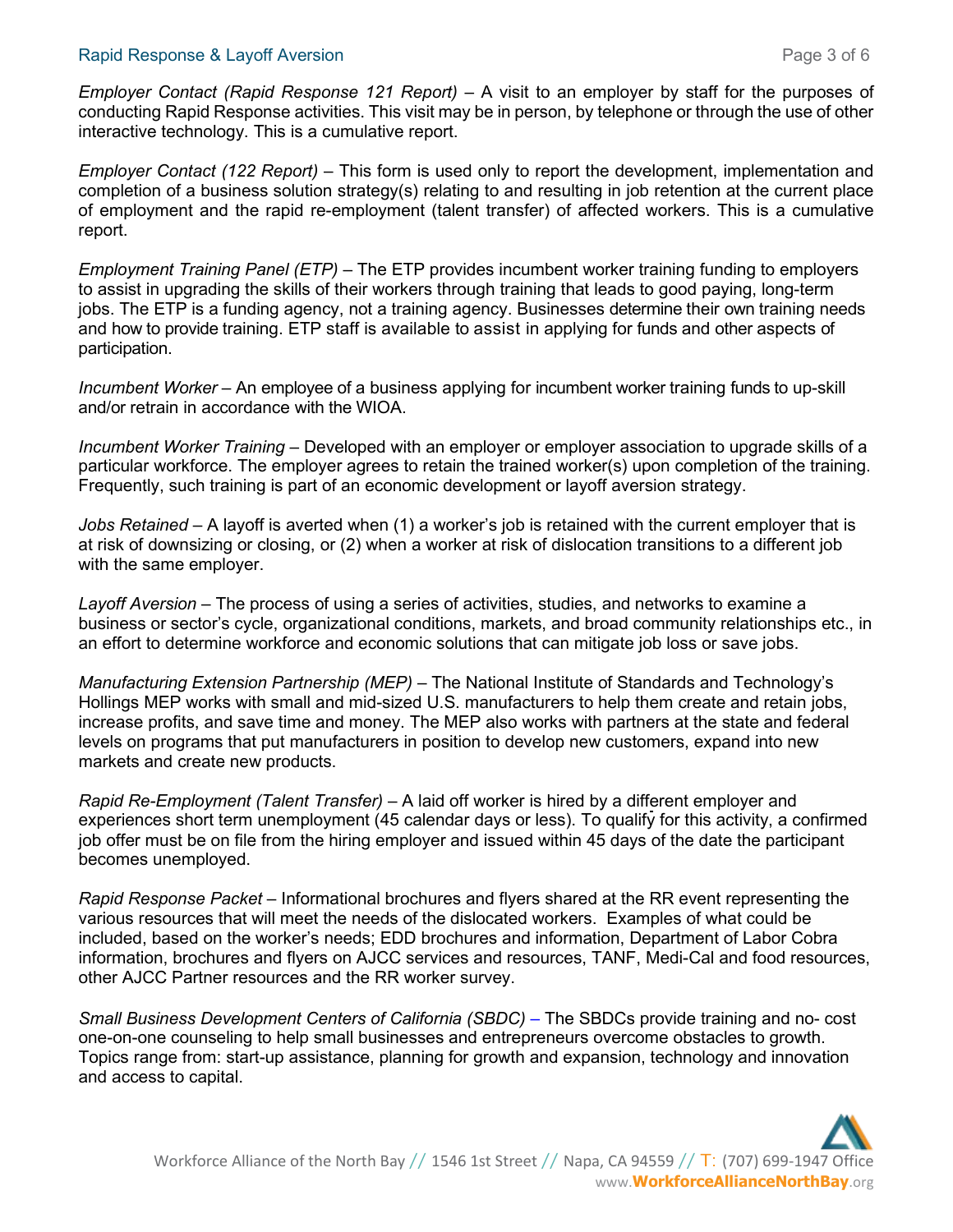*[Work Sharing Program/Short Term Compensation](http://www.edd.ca.gov/Unemployment/Work_Sharing_Claims.htm)* – Work Sharing is described in Section 1279.5 of the California Unemployment Insurance Code and provides employers with an alternative to layoffs and provides their employees with the payment of reduced Unemployment Insurance benefits. Note: This activity is considered a job saved/retained as this strategy does minimize the impact on the Unemployment Insurance fund and should be reported on the Layoff Aversion Form 122.

#### **POLICY**

I. Rapid Response Services

Rapid Response (RR) services are a required activity outlined in the yearly WIOA WANB Contract for Service Provision with all America's Job Center of California℠ (AJCC) locations and the WIOA. Requirements include:

- A. The AJCC must provide required RR services through a planned delivery of services which enable dislocated workers to transition to new employment as quickly as possible, following either a permanent closure or mass layoff, or a natural or other disaster resulting in a mass job dislocation;
- B. The AJCC will provide a RR packet designed to meet the needs of the workers involved in the layoff or closure;
- C. Rapid Response coordinators are required to immediately respond or respond no more than two days after becoming aware of layoff and closure events in their area in order to provide the required activities and services;
- D. A RR team must be active in each county. The RR team must include, at a minimum; AJCC staff, EDD representatives and a WANB Business Engagement Representative (BER). The WANB BER reports all activities to the WANB Regional Rapid Response Coordinator.
- II. Layoff Aversion Services

Layoff Aversion is one of several required RR activities the AJCCs must provide. A layoff aversion strategy helps employers retain a skilled workforce and/or provides workers rapid transition to new employment, minimizing periods of unemployment.

- A. The intent of layoff aversion as a business engagement strategy is to provide business solutions to companies that want to save jobs. To save jobs, a business engagement team must be able to identify an at-risk company well in advance of layoffs, get executive level commitment to work together, assess the needs of the company, and deliver solutions to address risk factors.
- B. This requires a new culture of prevention and a strong infrastructure, including clarity of roles among regional partners. It requires data collection and analysis of regional labor market and industry sector trends, early warning mechanisms that can alert of problem areas and well-trained staff with capacity to build relationships among businesses, labor organizations and civic leaders. Layoff aversion is a central component of a highperforming business engagement strategy, requiring a shared responsibility among numerous partners at the state, regional, and local levels.
- III. Coordinating the Rapid Response Event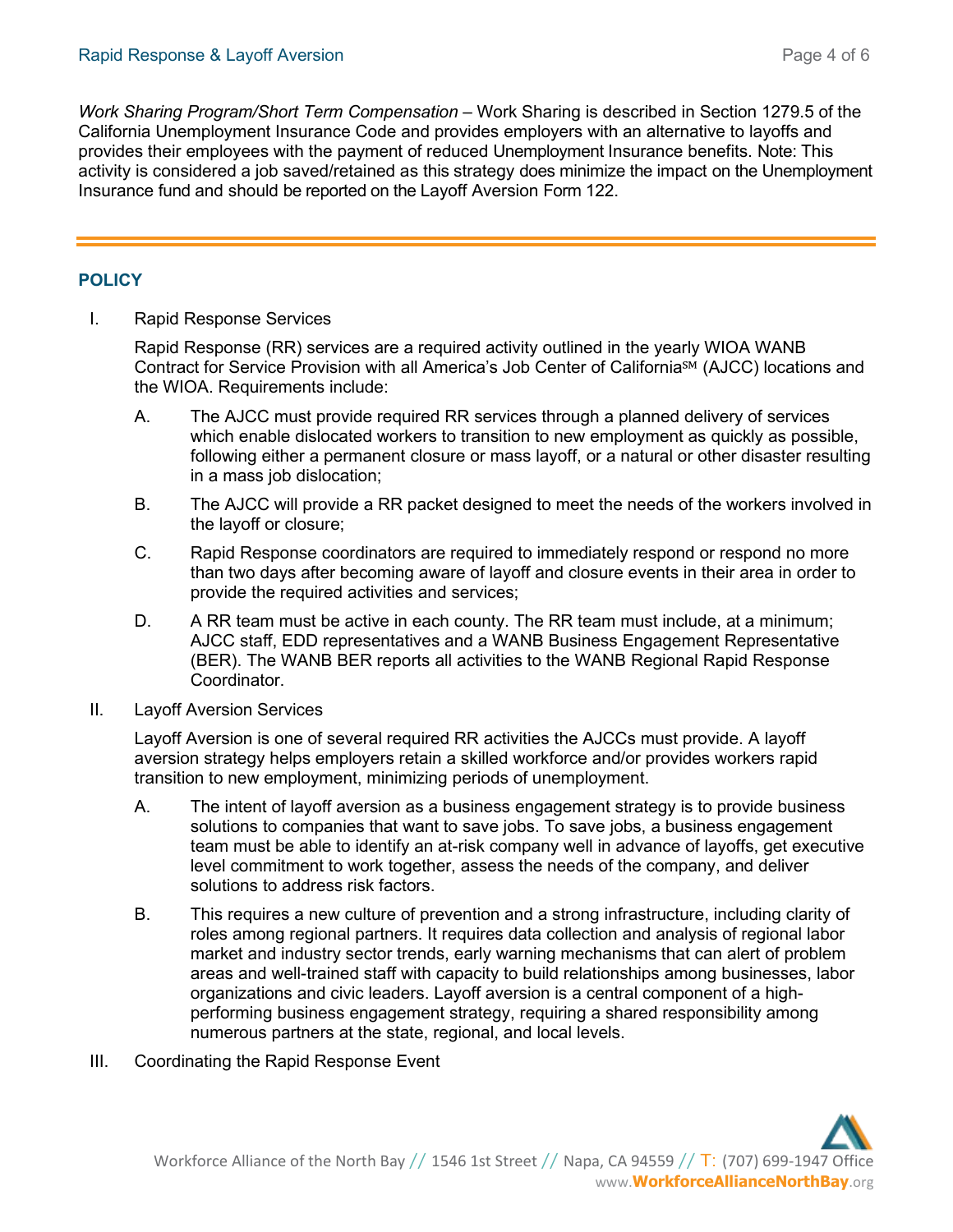The Business Engagement Representative will:

- A. Speak with the employer and gather information using the Employer Questionnaire document.
- B. Coordinate and plan the RR event utilizing the RR Check Off List.
- C. Coordinate event location with WIOA Program provider and EDD Representative.
- D. Invite AJCC Partner's as appropriate.
- E. Document all actions in CalJOBS℠ Customer Relationship Management (CRM) module noting an employer activity, using a CalJOBS<sup>SM</sup> activity code and completing a case note with details of the services provided.
- IV. Reporting Requirements
	- A. Rapid Response and Layoff Aversion Services are reported by the WANB Regional Rapid Response Coordinator on standardized forms. The reports are cumulative (each month's activity is added to the prior month's information) during the total report period. The report period for both the Rapid Response (RR) 121 Report and the Layoff Aversion (LOA) 122 Report is April 1 through March 31 of the following year.
	- B. RR 121 and LOA 122 Report forms are submitted to the WANB administrative office on or before the 15th of the month following the report month. The completed forms (and appropriate backup documentation is to be emailed).
- V. Rapid Response 121 Report
	- A. A RR 121 Report must include those activities relating to employer contacts in a response to a layoff or closure. The 121 Report must be completed to report RR activity by staff when conducting on-site layoff/closure planning meetings and/or on-site layoff/closure orientations for all Worker Adjustment and Retraining Notification (WARN) and non-WARN events. Planning meetings are for information only and will not be used in the calculations of the RR funding, but still should be reported.
	- B. As of October 2015 the California Workforce Development Board (WDB) is requiring that all events regardless of worker numbers impacted are reported to the State. The communication from the California WDB requires that information and resources provided must be listed in the comments section.
	- C. When RR staff is invited by another Local Workforce Development Area to participate in a joint rapid response event, staff would document on the 121 form with the following instructions to complete the report:
		- 1. For the *"Number of Affected Employees"* only indicate the number of affected workers who reside in the county or Region;
		- 2. In the "Comments" section explain that it is a joint RR, give name of other local area, the total number of affected employees, and how many of the total employees reside within the county or Region.

# *NOTE: RR activities are not reported for an out-of- town/out-of-state employer UNLESS WANB staff participated in an on-site visit.*

D. Pursuant to WIAD04-22, State-Required Surveys of Dislocated Workers, recipients of Workforce Innovation and Opportunity Act (WIOA) 25% RR funds must conduct Dislocated Worker surveys in respect to every significant layoff event that necessitates on-site Rapid Response in their service areas. The State of California states that at a